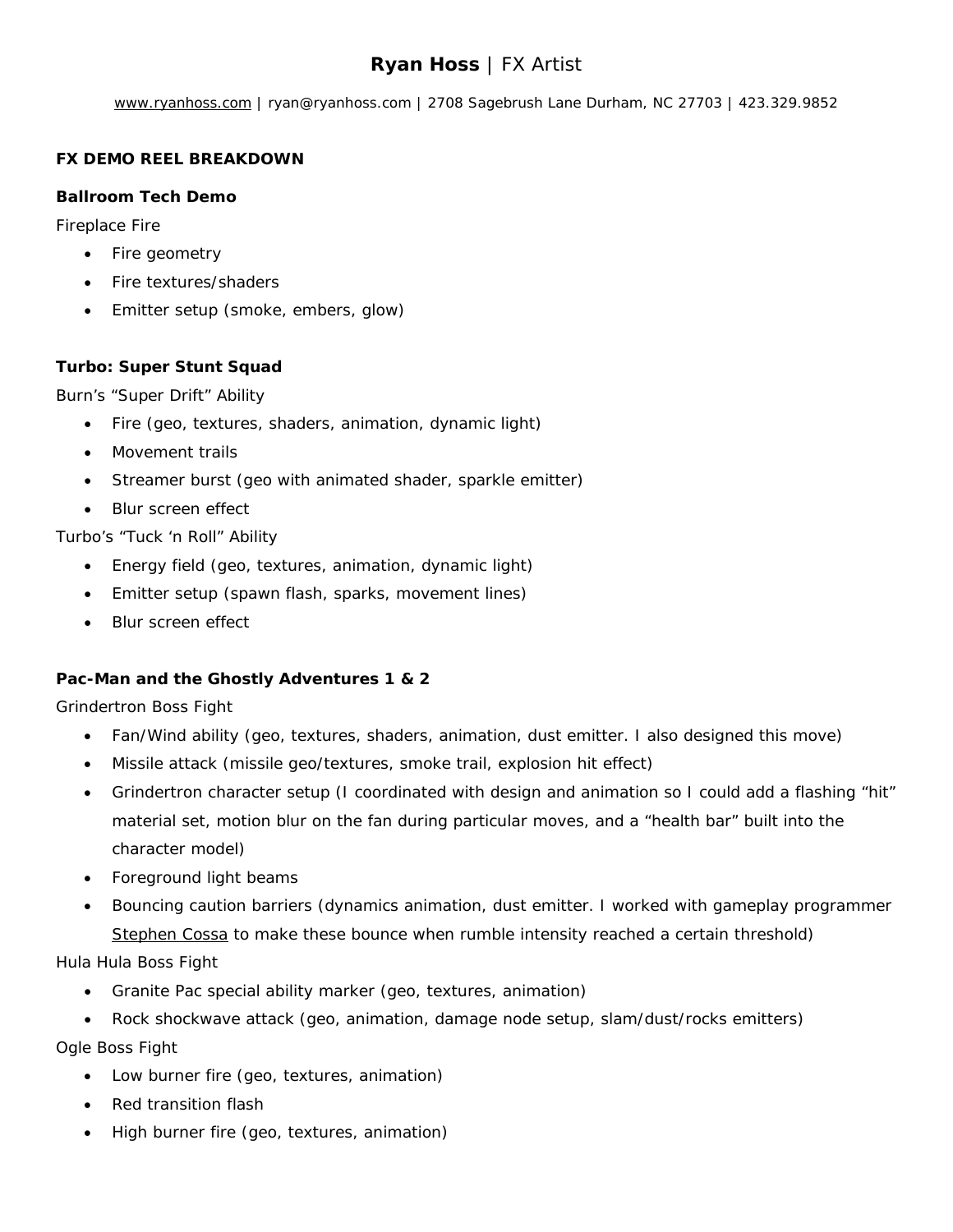### **Pac-Man and the Ghostly Adventures 1 & 2 (cont.)**

Arcade Zone

- Spawn portal (geo, textures, shaders, animation to match TV show reference)
- Dynamics (geo, textures, animation, emitters for energy pellets and level platforms)
- Environment art and design (I created the models, materials, and textures for the entire scene. I worked with designer [Jason MacNeil](http://mackizar.blogspot.com/) to turn these "Arcade Zones" into modular building blocks that were turned into bonus levels and tutorial levels across the entire game)

Pactopus Boss Fight

- Sonar attack (distortion, rings, bubbles, mist emitters. Design hit a wall when creating this boss and asked for ideas, and I came up with this attack. I worked with [Allie McNulty](https://www.linkedin.com/pub/allie-mcnulty/6/567/279) and [Drew Walton](http://www.andrewdeedswalton.com/) from gameplay programming and animation to help my design/effect idea happen.)
- Tentacle Poke attack (tell, burst, hit emitters, animated rock geo. I also had design input on this.)

Betrayus Boss Fight

- Ping Pong Paddle (model, textures, shaders)
- Laser Net (model, textures, shaders, charge-up emitter, net projectile and trails)

#### **Madagascar 3: The Video Game**

Wooden/Metal Crate Destruction

• Created models, textures, materials, destruction animations, smoke and wooden splinter emitters

Trainyard Gate Destruction

• Gate destruction (destruction animation, dust emitter)

#### **Ben 10: Omniverse**

Combat Barrier

• Created model, textures, materials, and animations. I also created red and yellow skins for various gameplay functions

Gravattack Combat

- Basic combat (attack trails, hit effects, crate destruction)
- Finishing move (model, textures, materials, animations, slam hit emitter)

Gravattack Charge-Up

• Created model, textures, materials, animations, distortion emitter to match TV show reference Bloxx Combat

Basic combat (attack trails, hit effects, slam shockwave emitter)

Bloxx Special Ability

- Charge-up effect (model and animation)
- Transition (model and animations that transition Bloxx into and out of his bridge form)
- Bridge slam (animated model, dust, sparks, block emitters)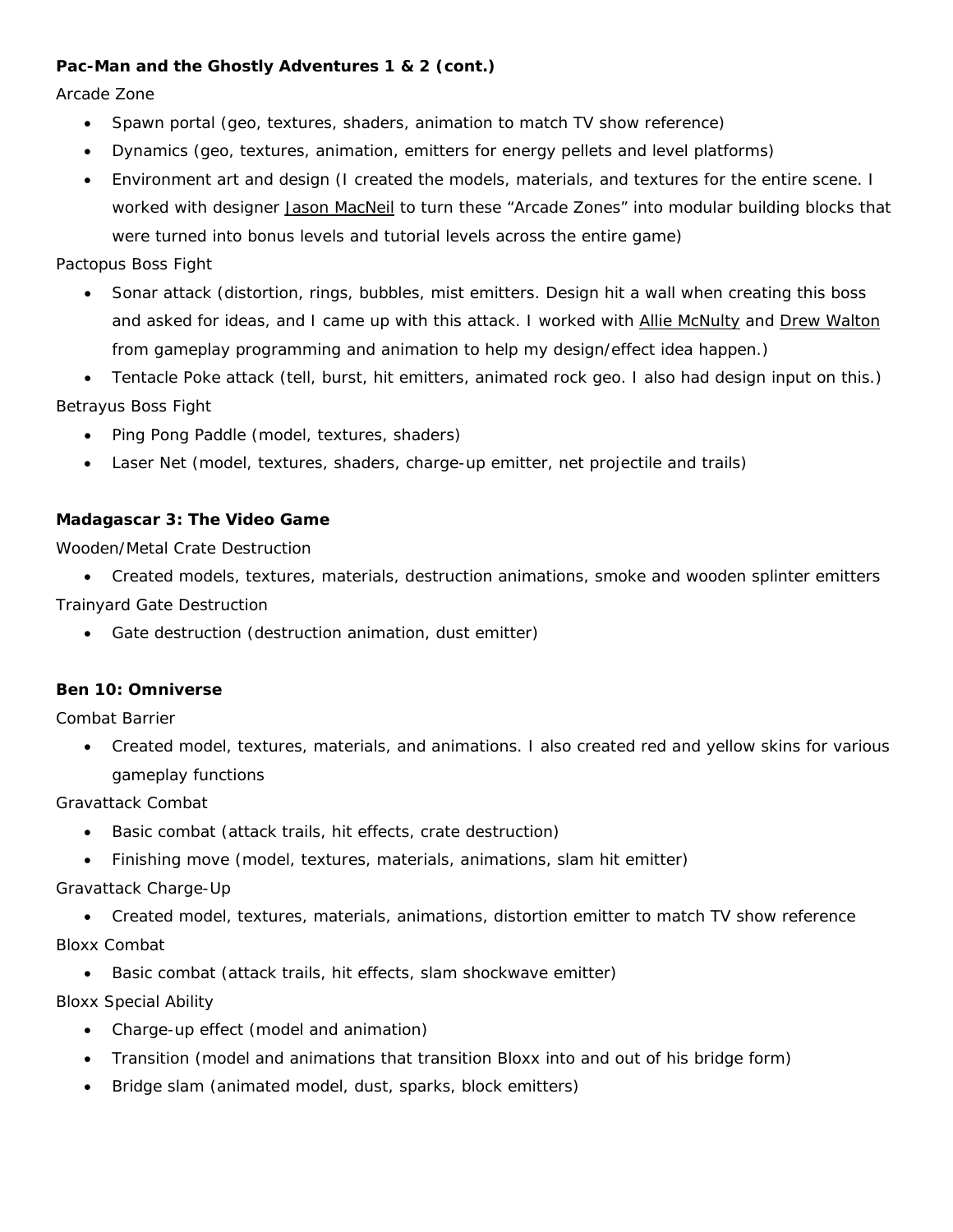## **Ben 10: Omniverse (cont.)**

Bloxx Slam (slo-mo)

• Created shockwave, sparks, strike, glow, flash and flare emitters. Created custom animated block textures based off the character model)

## **Adventure Time: Finn & Jake Investigations**

Wizard City Portal

• Created model, textures, shaders, and glow/sparkle emitters

Wizard City Scaffold Destruction

• Created destruction model, animations, dust and rock emitters

Crystal Ant Combat

- Scarlet Sword Charge (charge emitter, dynamic light)
- Attack trail (trail with animated scrolling textures, sparkle emitters)
- Hit effects, landing dust

#### Wizard Police Combat

- Root Sword attacks (attack trails, hit effects)
- Wizard Police Laser (laser geo, shaders, hit effect)
- Combo Screen Effect (screen blur and animated motion line screen effects)
- Jake Catapult Blast (aiming reticle emitter/animation, projectile trails, explosion emitter)

#### Flambo Flame Shield Spell

• Created textures, shaders, and emitters to emulate look of spell from TV show

Magic Man Poof

• Created textures, shaders, and emitters to emulate look of magic poof from TV show

Flame Princess

- Created textures, shaders, and emitters to emulate look of hair/dress flames from TV show Wildberry Princess Scare
	- Created destruction/burst animations for the berries popping off
	- Landing dust, candle emitters

Billy's Cave Portal

• Created portal emitter, white screen fade camera effect

## **Kung Fu Panda: Showdown of Legendary Legends**

Kai's Awesome Finisher

- Jade Swords and Chains (models, textures, materials, and a special shader to hide chain texture stretching)
- Hit effect
- Worked with gameplay programming to have the character's edge glow material fade in, then transition to full glow
- Created a full-glow character shader that allows the character to fade out completely